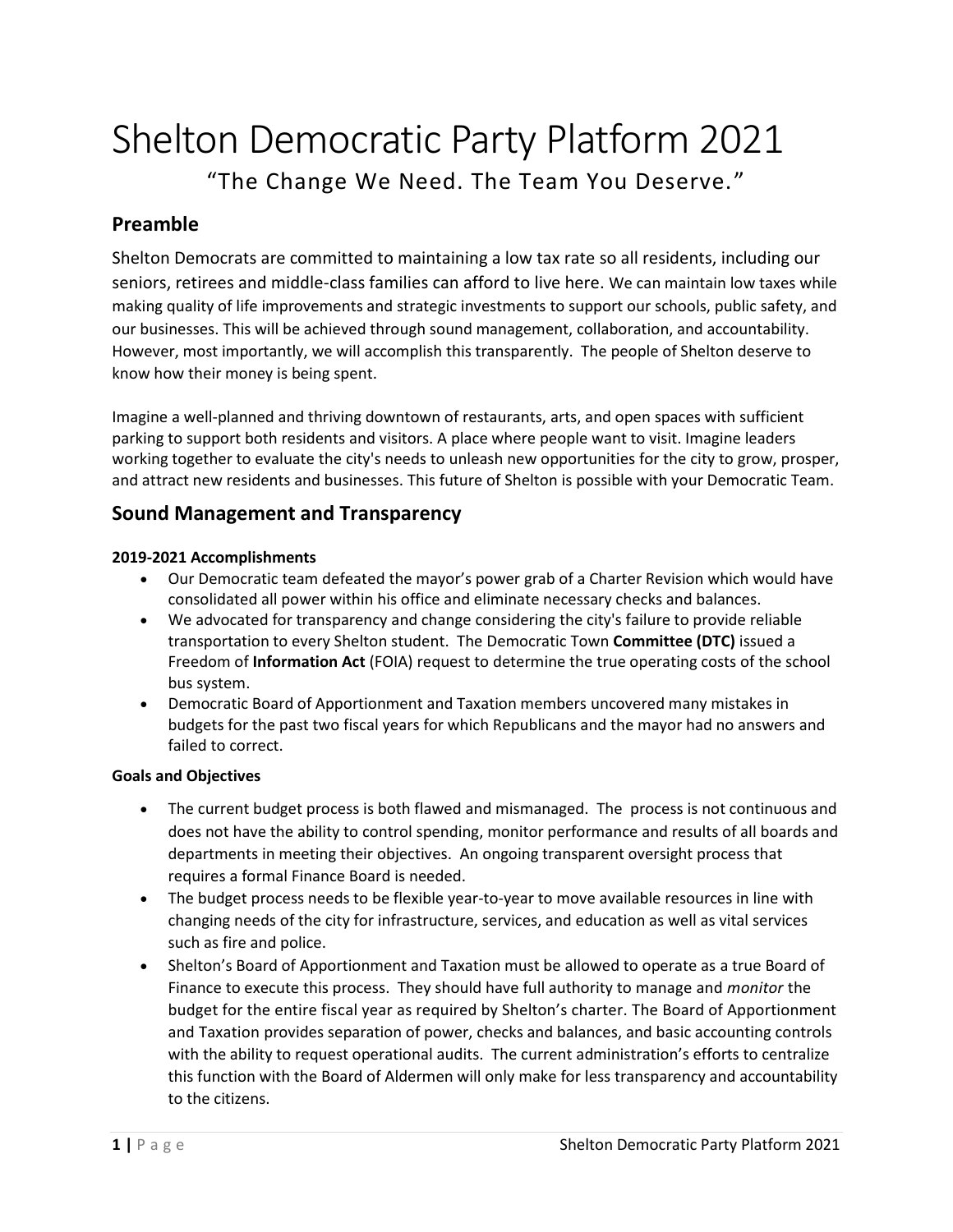- At the core of the budget mismanagement is the way the city handles excess funds. The city overstates the budget, then restrains spending to create an artificial surplus. The unexplained surplus is added to the next fiscal year budget to be spent outside the normal rules and transparency that would be in place if the city had a formal rainy-day fund (also called a reserve fund or budget stabilization fund). And just a few years ago Lauretti and the Republican Aldermen spent a \$12 to \$14 million surplus like this without explanation or any public accountability. This practice is out of step with other cities and must be stopped and replaced by formal policies that dictate how the reserve is funded and how it can be spent. The reserve should be separately budgeted and accounted for publicly to improve transparency.
- Given the way the current budget is purposely overstated it makes it impossible to measure departmental performance and to motivate and reward employees for their cost savings and productivity improvements. The city must measure the quality and cost effectiveness and outcomes of the services it delivers. Without these, citizens have no confidence that public funds are being spent wisely. Every board and department must be held publicly accountable for achieving their goals and objectives.
- The code of ethics is a key component of the city's transparency, but Shelton's is both structurally deficient and out of date. The language of the code is both confusing and structured to discourage citizens from reporting ethics violations.
- The Board of Ethics should have the power to oversee and ensure that all elected officials (including the Mayor and Board of Aldermen) and employees conduct the city's business honestly and needs to be independent of both the aldermen and the mayor. Currently Shelton's Board of Ethics is appointed by the Board of Aldermen and the mayor who tried to take that power in last year's charter revision. A new appointment process is needed.

## **Low Taxes and Strategic Investment**

### **2019-2021 Accomplishments**

- Democratic Board of Apportionment and Taxation members offered two alternative budget plans that would have balanced the budget without increasing taxes while fully funding contractual obligations for the Board of Education.
- DTC members volunteered time and resources to advocating for better city planning and opposing unnecessarily large development plans that are outside of an area's normal zoning
- The Shelton Democrats acknowledge that a parking problem exists downtown that is frustrating residents and businesses, while the mayor and Republicans deny the reality of the situation

#### **Goals and Objectives**

- Strategic goals and priorities for the city should be identified in the budget document for the city, not simply line items, as we outlined in the sound management section.
- To assure the ability to maintain a low tax rate, the city budget should be structurally balanced.
	- $\circ$  Non-recurring revenues and resources, such as the sale of city property, building permit fees, early retirement savings, and surplus funds from previous years, should not be relied on to cover ongoing expenditures. These are not sustainable actions.
	- $\circ$  Non-recurring revenue should instead be allocated towards capital projects identified in the budget.
	- $\circ$  The city should also utilize "stretch goals." "Stretch goals" is a budget term that means department budgets should be set to motivate more productivity and lower cost. Today there is no goal for such improvements. The city overstates the budget and then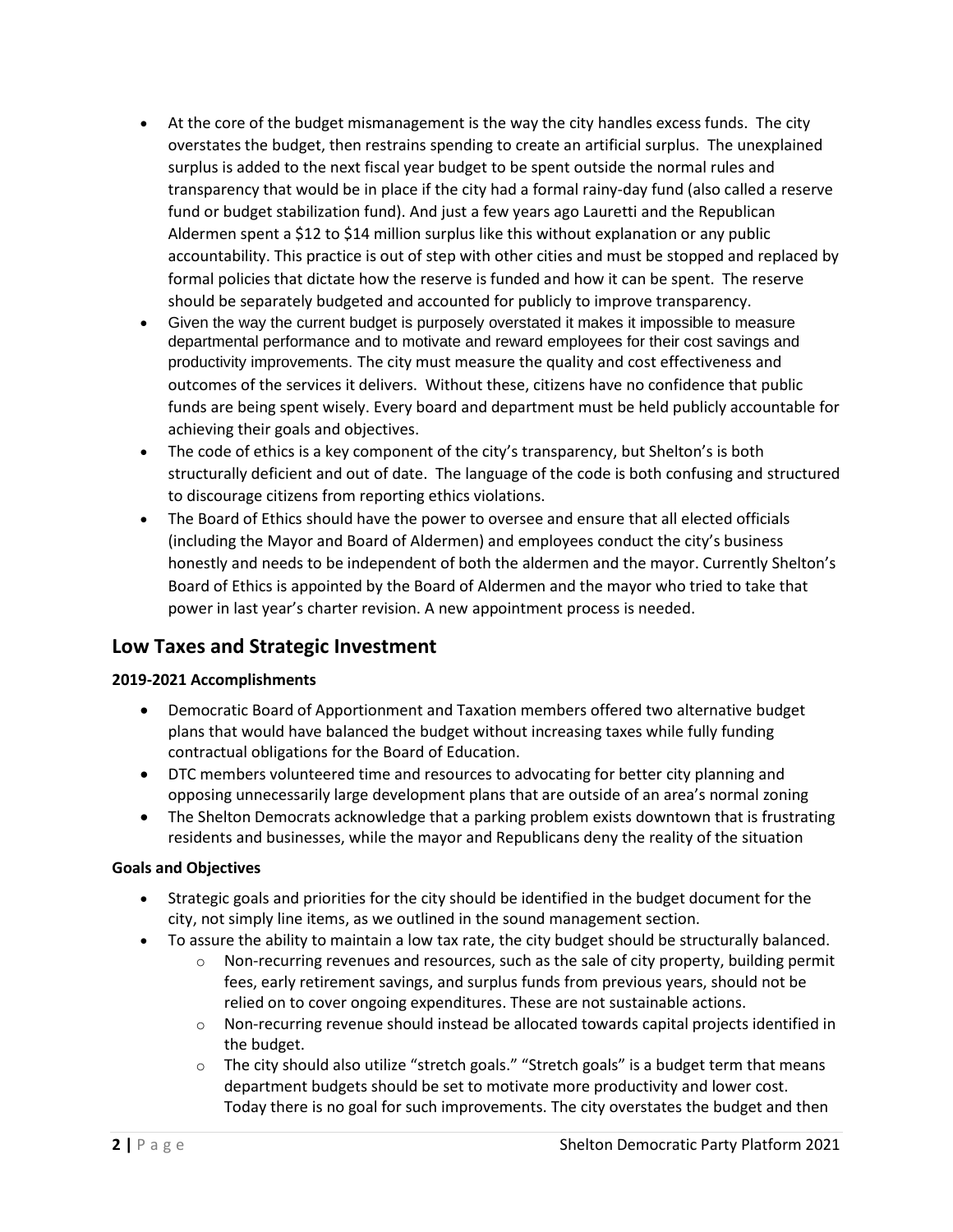requires the departments to spend less. This is very misleading as it is impossible to see if any improvement or cost savings have been realized.

• Planning and Zoning and the Shelton Economic Development Corporation should collaborate on solving the parking problem downtown. A comprehensive solution would involve not just construction of more parking, but also strategies to make better use of it, improvements to pedestrian and bike paths, and a plan to improve access to public transportation both intra and inter-city.

## **Smart Economic Development**

#### **2019-2021 Accomplishments**

- Democratic Planning and Zoning Commissioners continued working in a bipartisan fashion with their counterparts while opposing ill-advised overdevelopment.
- Commissioners emphasized the importance of maintaining light industry on Bridgeport Avenue instead of high-density residential development that would increase the traffic burden in the area.
- Democratic elected officials supported the plan to ease regulations on small businesses and restaurants looking to create or expand outdoor dining areas during the COVID-19 pandemic.

#### **Goals and Objectives**

- Our downtown area can be a regional center of commerce with popular restaurants, shopping, entertainment, and socializing. This starts by providing parking options to support our downtown businesses and to attract both Shelton residents and visitors to our city to enjoy the benefits of the downtown area.
- Our party will seek input from the business community to better understand their needs as the city develops, particularly around the needs for infrastructure improvements to our major roadways and commerce centers.
- Our elected candidates will work to develop relationships with the State of Connecticut and the Naugatuck Valley Council of Governments (NVCOG) to develop an infrastructure plan to address our current traffic issues and promote the growth of Shelton as an essential industrial and commercial hub of the state of Connecticut.
- The Planning and Zoning commission should update the Plan of Conservation and Development to address in more detail where and how higher density residential development should happen and the needed expansion of city services to support them.

## **Supporting First Responders and Community Efforts**

#### **2019-2021 Accomplishments**

- The DTC passed a resolution in support of the Shelton Police Union in its labor disagreement with Mayor Lauretti's Administration.
- Shelton Democrats formed a citywide bipartisan task force focused on Racial Awareness and Cultural Education (RACE) which has expanded to include members of other organizations including the Historical Society, Team Inc., the Board of Education, and the NAACP. The newly formed RACE committee operates independent from the party.

#### **Goals and Objectives**

• We recognize Shelton's growth is changing its demographic profile. We must meet the needs of a growing number of seniors, a wider range of family incomes, and a younger more ethnically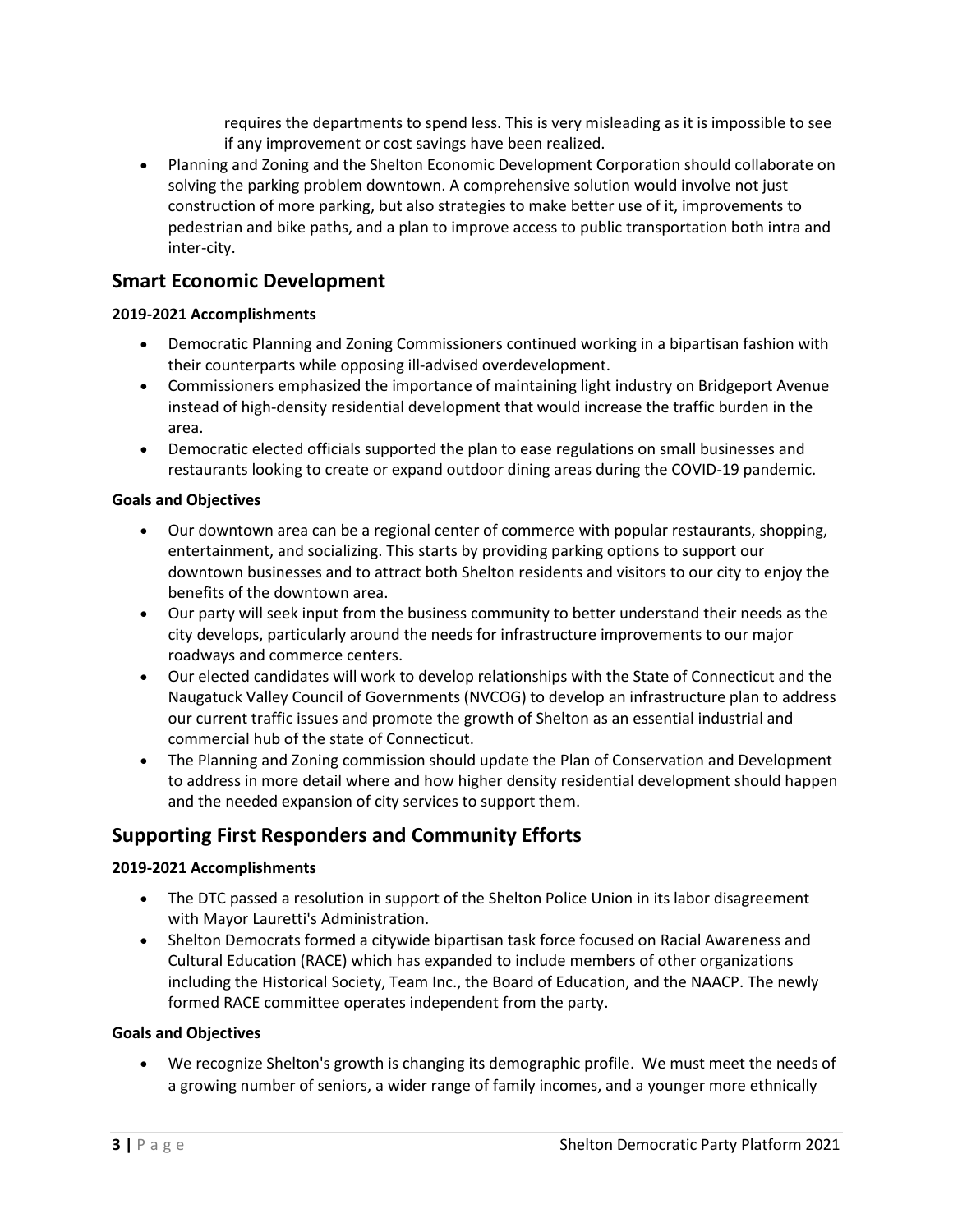diverse generation by reviewing city investments in social services and developing a fuller spectrum that is equivalent to neighboring towns.

- Support our police; The grievances between the Shelton Police Union and City Hall must be resolved so officers can return to the duty of protecting our citizens.
- As Shelton continues to become more multicultural, with our school system enrolling English as a second language students with as many as 40 or more different first languages spoken, our law enforcement needs to be proactive in building the skills to engage with a more diverse community and keep all our friends and neighbors safe. There are no problems with racial bias in our police department that we are aware of, but we still encourage and will promote development of a police diversity training program to develop cultural competency in our police force.
- As downtown redevelops, the city should consider the need to create a new downtown police substation to develop a community presence.
- Parks should be welcoming better maintained, with features and programs that visitors and citizens can enjoy.
- Our civic buildings libraries, community and senior centers, fire stations, the city hall can be more fully functional, better maintained, and objects of pride.
- We believe in maintaining the character of our communities and respecting zoning in residential neighborhoods but also address any systemic issues that lead to housing segregation and racial exclusion with solutions created at the city level.
- The City of Shelton must uphold a vision for the city's future which is consistent with the Plan of Conservation and Development. Residential high-density development can be appropriate, but in select areas of our city such as our downtown.
- Affordable housing must be included in any new development plans to be compliant with state law. This will allow the city to maintain better control of our residential planning while increasing residential diversity in responsible ways and make the city more affordable for seniors, retirees, and the middle class.
- We will continue to be a sponsor of the RACE task force to maintain their independent efforts to address implicit bias and to develop racial and cultural awareness in Shelton

# **Quality Education**

#### **2019-2021 Accomplishments**

- Our Democratic elected officials proposed solutions to increase the quality of education in our schools without increasing taxes.
- Democratic Board of Education members participated on the search committee including two rounds of interviews to hire the permanent superintendent. The new Superintendent is also the candidate our members advocated to appoint as the interim superintendent but were outvoted by the Republicans on the board.
- DTC BOE members worked with full Board to mitigate this year's budget underfunding by the Board of Aldermen so that there were no layoffs for the 2021- 2022 school year.
- DTC BOE members advocated against elimination of the Athletic Director position and managed to get it restored to full time for the remainder of the school year, 2020- 2021.

#### **Goals and Objectives**